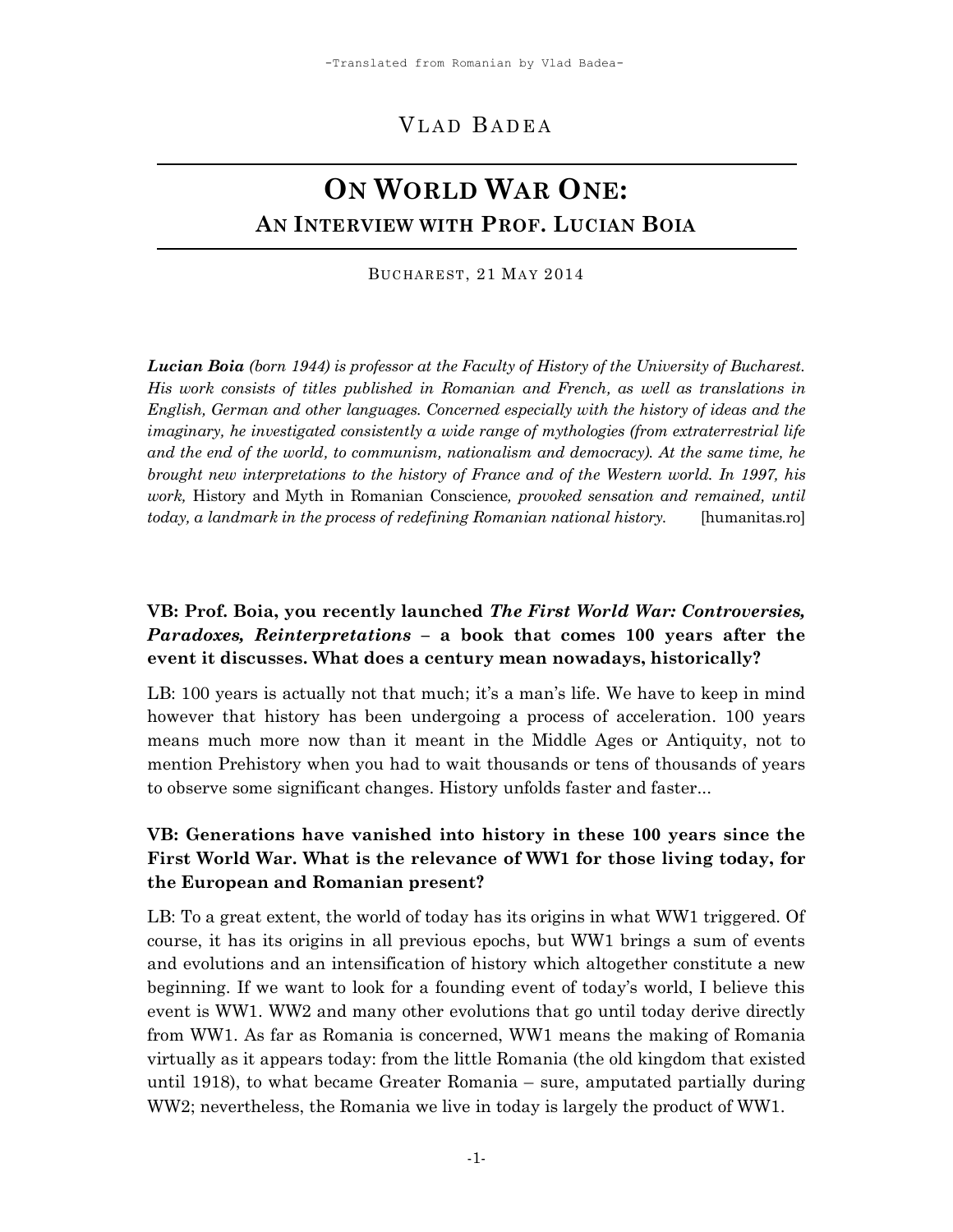#### **VB: What are the most profound consequences of WW1, still visible today?**

LB: The world from before 1914 was a world moving towards modernity, albeit at a slower pace and preserving much of the traditional structures. It was partially democratic as well as conservative. With WW1, we witness a decisive entry of the masses on the historical arena, either as primary actors or as manipulated elements. History will be made more and more in the name of "the many" after WW1. This led either to a consolidation of democracy or to the establishment of totalitarian regimes (fascist or communist) – also designed in the spirit of the masses. Therefore, I would say that if the pre-WW1 world was predominantly elitist, the post-WW1 world is much more democratic, at least in appearance.

#### **VB: Is WW1 an event that** *had* **to happen?**

LB: Many books have been written on the eruption of WW1. I think the current tendency is in favour of a more thorough analysis of the events that led to the conflict. We cannot be satisfied any longer with the big causes, often invoked, namely the economic and political contradictions between the great powers. These contradictions constituted the background, of course, but they had been surpassed nonetheless until 1914. There was a strong balance of power in Europe that worked rather well from 1870-71 (when the last great European war of the  $19<sup>th</sup>$ century took place: the French-Prussian war) until 1914 – almost half of century of relative peace. There were various crises, but Europe managed to overcome them. Cooperation deepened; people established ever more trans-national contacts; a cosmopolitan mentality emerged, in parallel to the antagonistic one. It could have been peace just as likely as it happened to be war.

## **VB: What happened then? Why didn't the idea of peace win? Who bears the main responsibility for the outbreak of the war?**

LB: I don't have definitive answers. I have my own interpretations of which I am not even entirely sure. The situation was so unstable that it is very difficult to weigh the causes and the responsibility of every actor involved in the conflict. However, my impression, which is based also on my own readings and research as well as on more recent contributions in the field, is that the pathway towards war was covered with very small steps. Each participant feared the other would gain advantages to its detriment. Without realizing, one step led to another and eventually to the outbreak of the war. And once erupted, the conflict escalated to proportions no one had really anticipated. It is naive to believe the statesmen of 1914 desired a massacre of this magnitude. In the end, the Kaiser, the Tsar and many other leaders lost their power because of their thoughtless actions.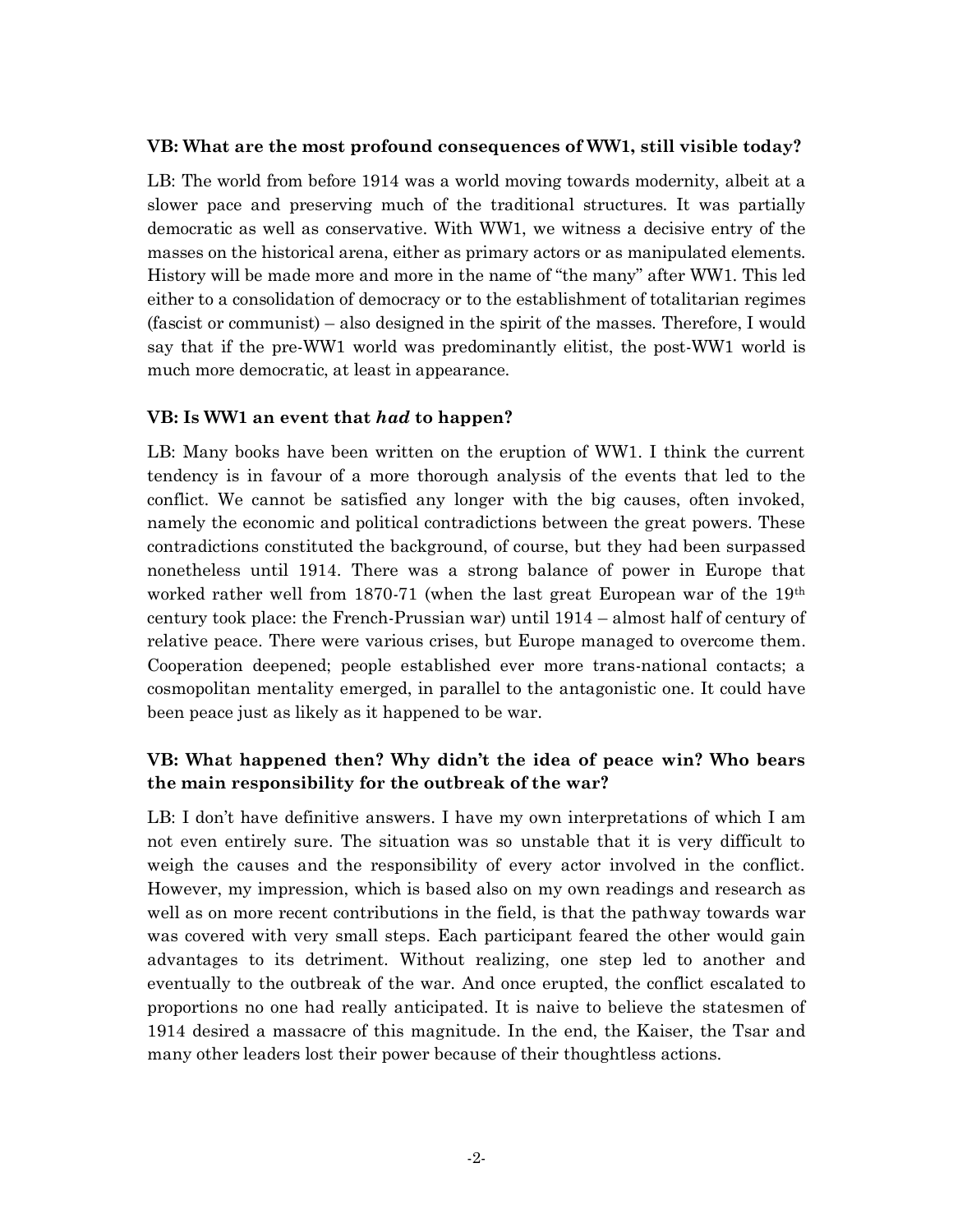#### **VB: The traditional approach finds Germany as bearing the main guilt for the outbreak of WW1. To what extent is this evaluation correct?**

LB: In a sense it is true; however, we should also take a closer look at Germany's position. Germany was surrounded by two great allied powers: France and Russia. An idea circulated for quite some time in Germany that one day it would have to face a war on two fronts. This was Germany's great fear. We cannot say how justified this fear was because history unfolded in the way we know; it did not follow a different course to see whether it was a legitimate fear. This, however, made them attack first. The impression is, of course, of a German aggression and thus of a higher responsibility that Germany would bear in contrast to others. Personally, I see the outbreak of the war more as a chain of events in which every single ring has its own importance. There are smaller and larger rings, but even those smaller ones... had they been absent, perhaps it would not have come to war. War erupted due to Germany's support to Austro-Hungary. On the other hand, it also erupted due to France"s unconditional support to Russia. The conflictive game started between Austro-Hungary and Russia. There are many facets, as in a Greek tragedy... something that could not be stopped. Initially, one could have imagined a regional conflict. The incident in Sarajevo... We have been accustomed to say the Serbs were right in the conflict with Vienna. I am not exactly sure "right" from which point of view because Austro-Hungary was also right in reacting. For a long time, the premise for the rationale (which has suffered some revisions lately) was that the national ideology is ratified by history in opposition to multinational constructions like the Habsburg monarchy. Therefore, whoever supported the national idea was right against anyone who was in favour of a historical formula considered outdated – namely, Serbs vs. the Austro-Hungarian Empire. In reality, each actor had its own justification. It could have remained a local conflict had Russia not mobilized its army (this was the next step). The French assisted passively; they could have warned the Russians. By mobilizing its army, Russia envisioned an intervention against Austro-Hungary and thus Germany initiated the aggression so as not to fight a defensive war on two fronts. Oddly enough, for someone who is not familiarized with the mechanisms of the outbreak of WW1, a conflict between Austro-Hungary and Serbia led to the German invasion in France. Although they appear to have no connection whatsoever, in effect it is a domino game in which each piece has its contribution. Had one piece been absent, the game would have stopped at a certain point. But they all fell, one after another.

**VB: Where does Romania fit in this equation? King Carol I (1866-1914) was in favour of joining forces with the Central Powers. However, his Council opted for neutrality in August 1914. Following Carol's death in October 1914, the new king, Ferdinand (1914-1927) – Carol's nephew – together with the majority of his Council decided in 1916 to give up neutrality and join the Entente.**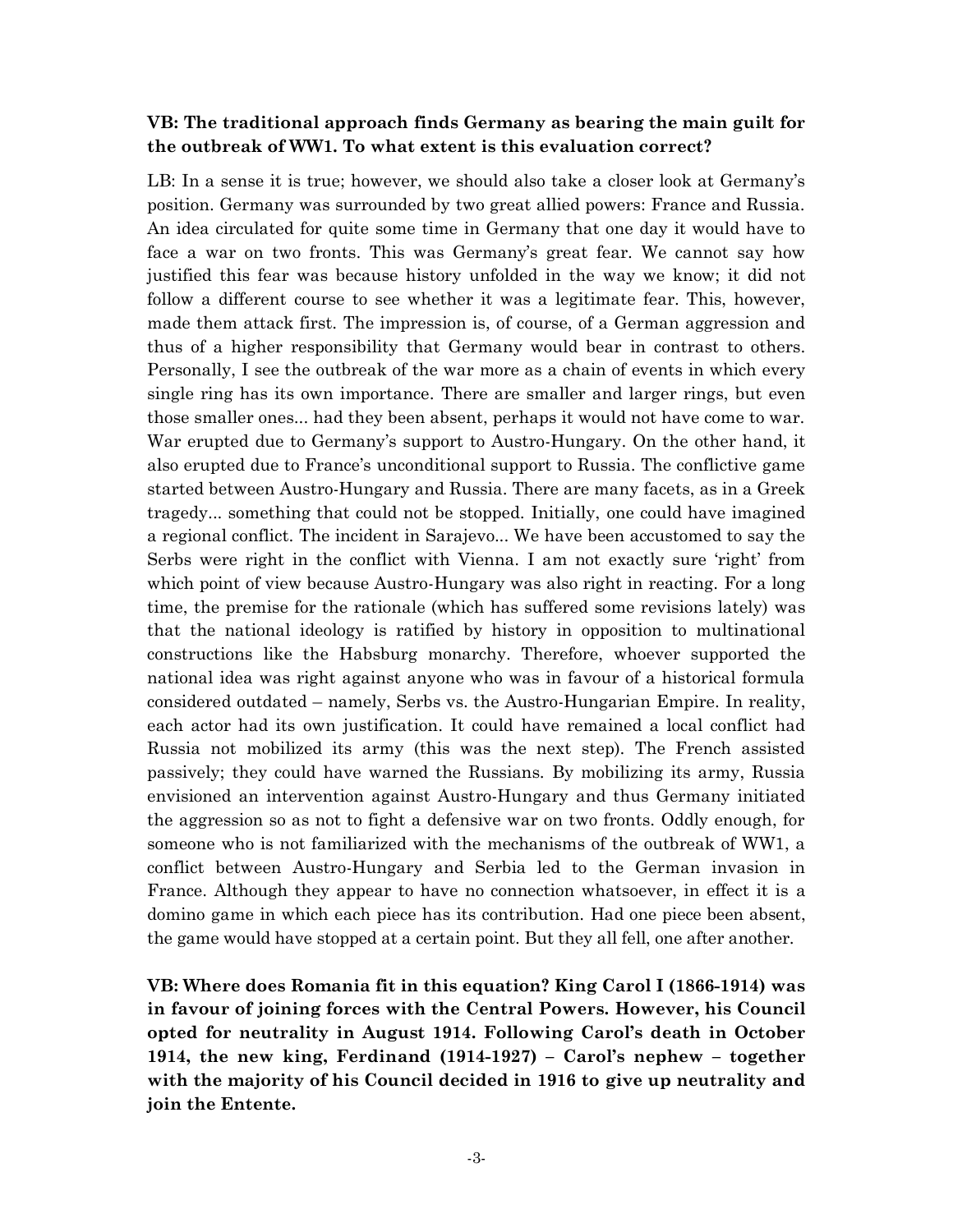LB: First of all, there was the treaty of alliance signed by Romania in 1883 with Austro-Hungary and Germany. As a German prince,  $Carol<sup>1</sup>$  was faithful to this alliance. He was faithful to the alliance not only by virtue of his German origin; he was also convinced it was in the best interest of Romania to ally with Germany. What happened eventually was more in favour of Romania than anyone could have imagined – although, we should not forget the high costs Romania paid: Romania incurred enormous human losses in relation to the size of its population; significantly higher than France or Germany. Romania entered the war in 1916 with the Entente in order to obtain Transylvania and Bukovina. Bukovina was not that much of a problem since Austro-Hungary suggested that it would give it away in favour of Romania should Romania join the Central Powers in the war effort. Therefore, the main issue was Transylvania<sup>2</sup>. But there was also Bessarabia<sup>3</sup>! Romanians often tend to forget Bessarabia; our focus is rather on Transylvania. And to be honest, Transylvania means much more to Romania than Bessarabia. Fair or unfair, this is the reality. No Romanian would give Transylvania for Bessarabia, but this does not mean Bessarabia is not important.

#### **VB: You discuss in your book about the Romanian germanophiles who believed Romania had more arguments for Bessarabia than Transylvania…**

LB: There were some politicians like Petre P. Carp, Titu Maiorescu, Alexandru Marghiloman etc. and many intellectuals (including Transylvanian intellectuals who moved to Romania) who believed Romania should not pay less attention to Bessarabia. They believed Bessarabia was far more threatened in its Romanian essence than Transylvania, and this was true. Russia was an autocratic empire that cared little about the rights of the Romanians living in Bessarabia, while Austro-Hungary, in spite of the discriminations applied to its Romanian minority, was nonetheless a constitutional state. The Romanians in Transylvania – who of course still had much to claim and obtain – had their two churches (Orthodox and Unitarian), their own political party, newspapers and banks, and very close ties over the Carpathians, with Romania. This wasn"t the case in Bessarabia. So, this was the germanophiles' main argument: Bessarabia was endangered to a higher degree. Another point they made was that an alliance with Russia was dangerous for Romania. Perhaps this is an idea that comes back nowadays… The germanophiles said: Fine, you will make Greater Romania, with Transylvania and other pieces, but this Greater Romania will still be very small next to the Russian empire and of what use will it be if Russia will engulf us, small or big. Russia's aim was to expand till Constantinople. The Allies even recognized this right to Russia in spring 1915. The situation was dangerous indeed, because you could only get to the Balkans through Romania. Therefore, one shouldn"t minimize the viewpoints

 $\overline{\phantom{a}}$ 

<sup>1</sup> Karl von Hohenzollern-Sigmaringen.

<sup>2</sup> Also part of Austro-Hungary, like Bukovina.

<sup>3</sup> Part of Russia since 1812; today, the Republic of Moldova.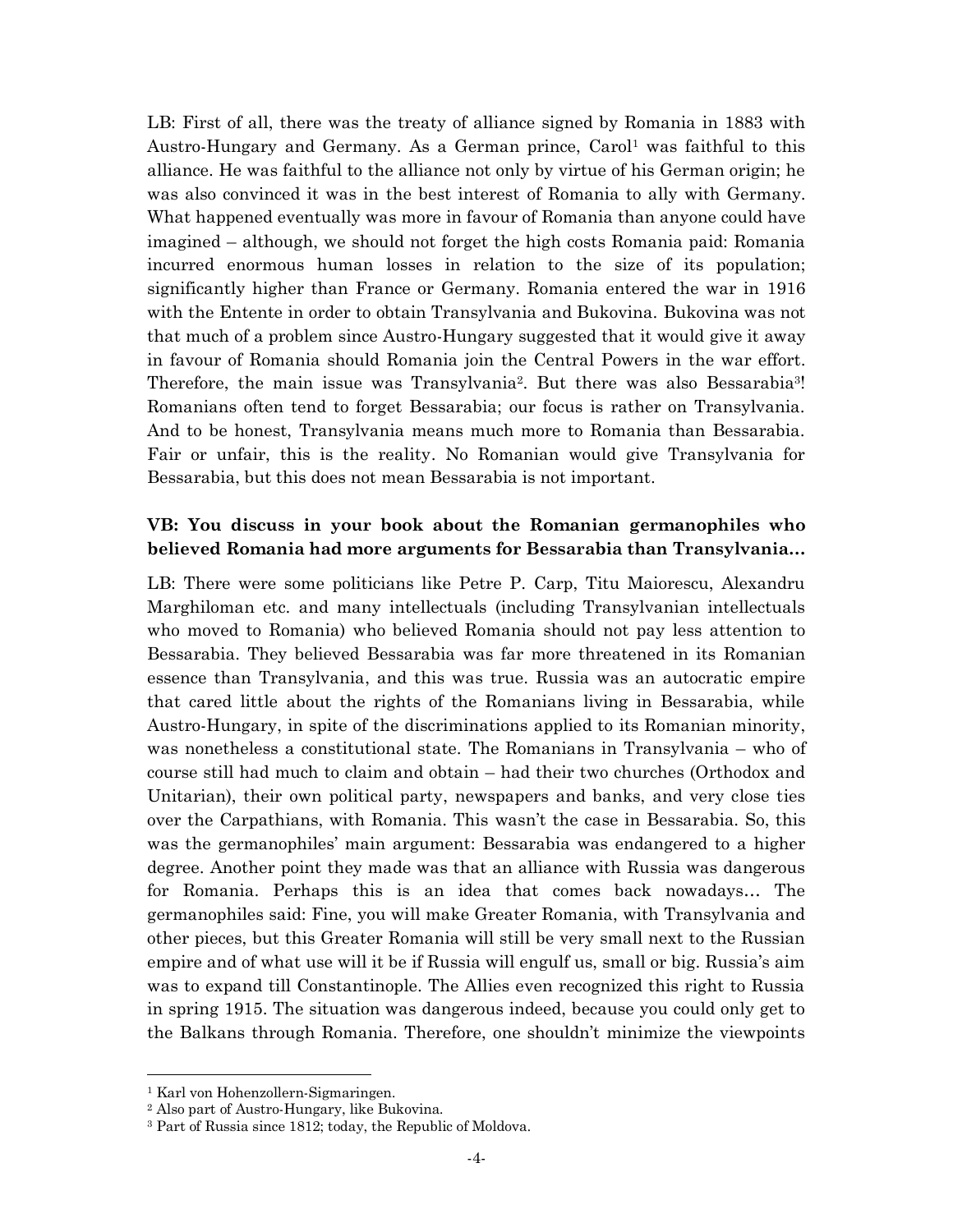of the so-called germanophiles. These viewpoints were of course contradicted by history, but the politicians of 1914 or 1916 could not have foreseen all the historical evolutions we now know, so each constructed his personal scenario of the future. In the end, Romania obtained not only Transylvania and Bukovina, but also Bessarabia, which no one could have predicted given that we entered the war in 1916 as allies of Russia. Russia dismantled after the 1917 revolution and the context was thus created for Bessarabia to leave the former empire and join Romania. As Carp said, Romania has so much luck that it doesn"t need politicians.

# **VB: And yet all these political achievements occurred in a military context where Romania lost the war. From a military point of view, do you think it was wise for Romania to participate in the war effort?**

LB: I don't know if the idea to participate was good or not; in the end, Romania achieved its goals... what else is there to say? But the idea was at least bold if not risky and – in a certain interpretation – even reckless, because Romania accepted from the very beginning to fight a war on two fronts, which Germany sought to avoid at all costs. In absolute numbers, the Romanian front was *the* longest: from Northern Moldavia along the Carpathian Mountains to the Iron Gates and then the rest of the Danube to the Black Sea – and immense front that had to be defended by the Romanian army. Fighting on two fronts against the Germans, Austro-Hungarians, Bulgarians and Turks was simply unsustainable. Romania could not have had a different fate.

# **VB: Coming back to the European context: Germany wins on the Eastern front, but loses in the West, although even there it is quite close to winning the war. What happened? What was the fatal blow?**

LB: Germany was already exhausted; the lack of supplies was considerable not only on the front, but also behind the front due to the economic blockade of the UK. With the UK controlling the seas, Germany found itself in an economic blockade throughout the entire war. They are again stopped at Marne as in 1914; they lack the energy to win on the Western front. They did not lose anything on the Western front; however, the final campaign ended and then they realized they could not win. And not winning meant  $-$  as in a game of chess  $-$  losing. Time was working against them; the Americans started disembarking troops in Europe...

## **VB: And this situation contributed to generating a feeling of frustration...**

LB: Yes, there was a mental breakdown on the front and behind it as well; many defected; and in the end revolution started in Germany. WW1 was also a contest based on who can endure more. Russia could not resist and thus the revolution erupted in 1917. 1917 was a tough year also for the French: many riots, the atmosphere on the front was not that good either – but the situation nevertheless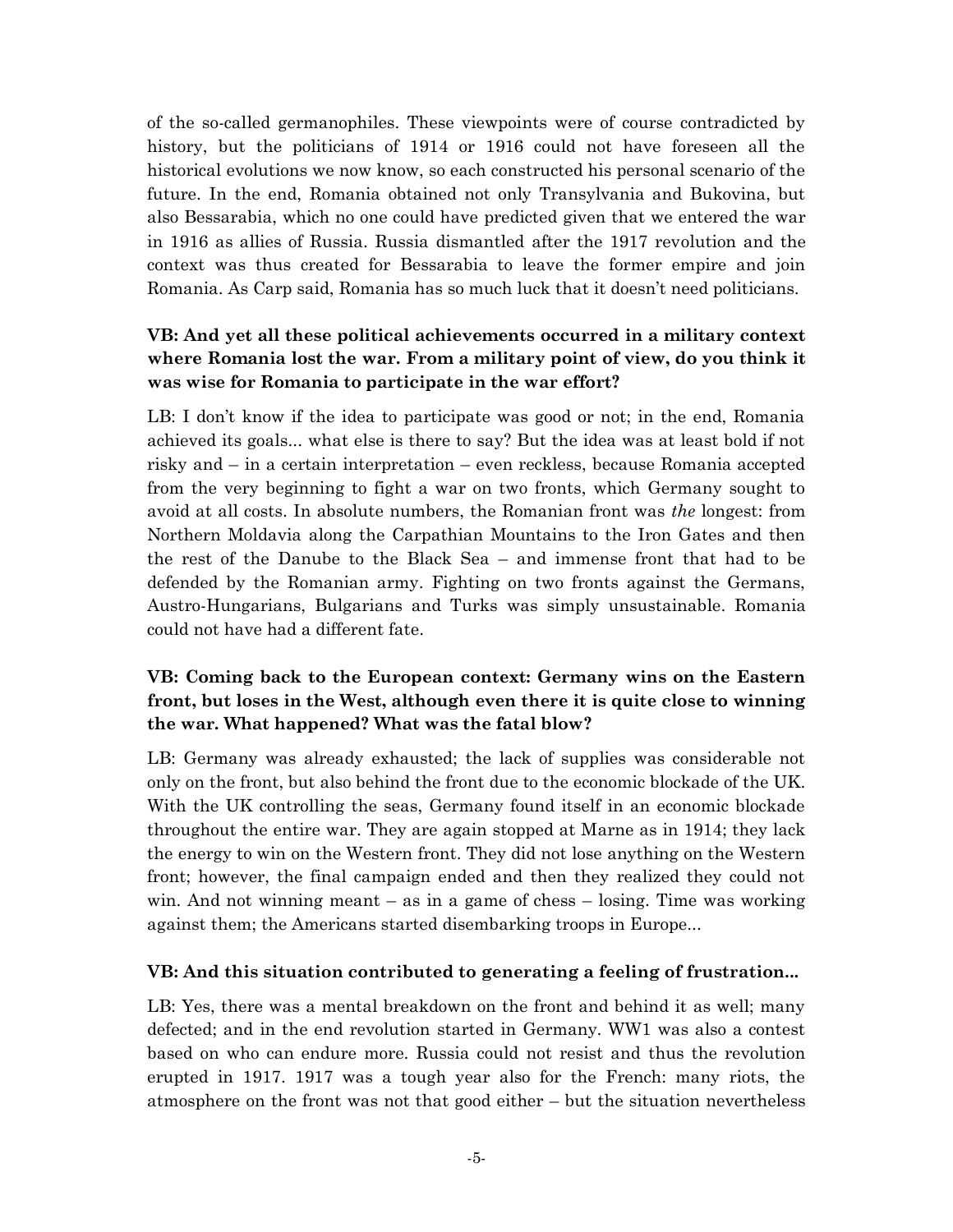stabilized. Germany endured well until 1918, but the tension buildup resulted eventually in the end of the resistance.

# **VB: You mentioned the Americans. Why do the United States abandon their isolationist foreign policy (the** *Monroe Doctrine***) by participating in WW1?**

LB: The *Monroe Doctrine* referred especially to non-intervention by others in the affairs of America, but, of course, it also corresponded to a somewhat isolationist American mentality. Why did they get involved? In a nutshell, because of Germany"s submarine warfare, which affected also the United States" trade. For the German decision-makers it seemed that the submarine warfare could be an adequate response to the economic blockade instituted by the United Kingdom, and thus a feasible solution to win the war. Instead of that, it contributed to the US" participation in WW1. I am not saying the US would not have participated anyway, but they would not have entered the war so quickly. And had they not entered so soon, perhaps Germany could still have time to win on the Western front too. Who knows... The winning of WW1 was played until the very end. What is certain is that WW1 provided the opportunity for the US to play a world-power role for the first time since their establishment.

## **VB: How do you see the Versailles negotiations following the war?**

LB: The negotiations couldn't have proceeded differently, I suppose. This does not mean they went well. Nation-states were formed, although not in the best possible formula (see the case of Czechoslovakia, for instance). The population was also quite mixed in Central and South-Eastern Europe; therefore, the nation-state solution could not be applied ideally. Nevertheless, some states resulting from these negotiations proved to be more viable than others, and a good example in this sense is Romania. Romania was not a true nation-state as we like to affirm. It was rather a combination of nation-state, in the old kingdom, and different provinces attached to it where the majority was indeed Romanian, albeit with a substantial non-Romanian minority. Yet, Romania proved to be a viable state.

## **VB: Was Germany treated too harshly at Versailles?**

LB: Germany was treated very badly. There was the issue of German unity, on the one hand. Austria was left without its empire and back then was as German as Germany itself (meanwhile, the Austrian nation evolved into something different). The Austrians, just as the Germans, would have been in favour of the *Anschluss* (a word demonized because of Hitler; it means 'union'). They were naturally not allowed to join the Germans. Then there was the Sudetenland too. It was annexed to Czechoslovakia, although it was inhabited 90% by Germans. Of course these territories could not have been granted to Germany; it would have meant that,